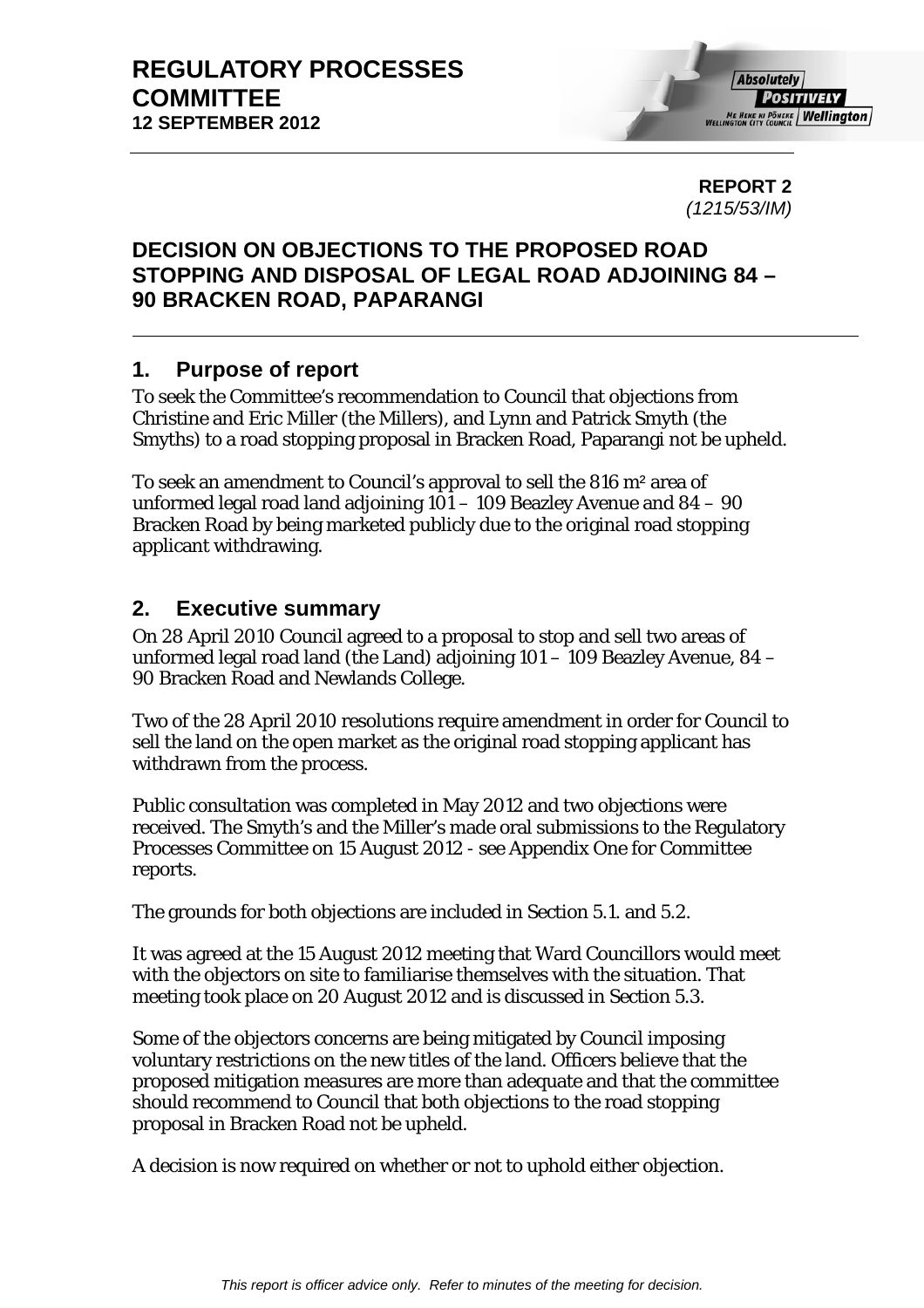# **3. Recommendations**

Officers recommend that the Regulatory Processes Committee:

- *1. Receive the information.*
- *2. Recommend to Council that it:* 
	- *(a) Agree to not uphold the objections from Mr and Mrs Miller and Mr and Mrs Smyth to the proposal to stop a total of 1,426 m² road land (the Land) adjoining 101 – 109 Beazley Avenue, 84 – 90 Bracken Road and Newlands College.*
	- *(b) Delegate to the Chief Executive Officer the power to approve and conclude any action relating to Environment Court proceedings, if needed.*
	- *(c) Agree that covenants be registered on the titles for both lots to be created limiting future development to only one single storey dwelling on each and that any fencing be of materials and style to match existing fencing at 84 – 90 Bracken Road.*
	- *(d) Agree to the disposal of the 816 m² of road land adjoining 101–109 Beazley Avenue and 84 – 90 Bracken Road, by it being marketed publicly.*
	- *(e) Delegate to the Chief Executive Officer the power to negotiate the terms of sale and enter into a sale and purchase agreement in respect of the 816 m² of road land following the land being marketed for sale, provided any such agreement is conditional upon the road being stopped.*
- *3. Note that if objections are not upheld by Council and the objections are not withdrawn by either the Millers and the Smyths, then the matter will be referred to the Chief Executive Officer to make a decision on whether to proceed with the road stopping.*

# **4. Background**

# *4.1 History of application*

On 28 April 2010 Council resolved to declare the Land surplus and commencement of the road stopping process in accordance with section 342 and the tenth schedule of the Local Government Act 1974. This road stopping proposal is outlined in the committee reports contained in Appendix One.

# *4.2 Original applicant withdrawn*

This road stopping proposal was originally initiated by the owner of 86 Bracken Road. They have since subdivided the property into four separate lots, developed and sold them, and withdrawn their road stopping application. These four lots have been allocated the street addresses of 84 – 90 Bracken Road.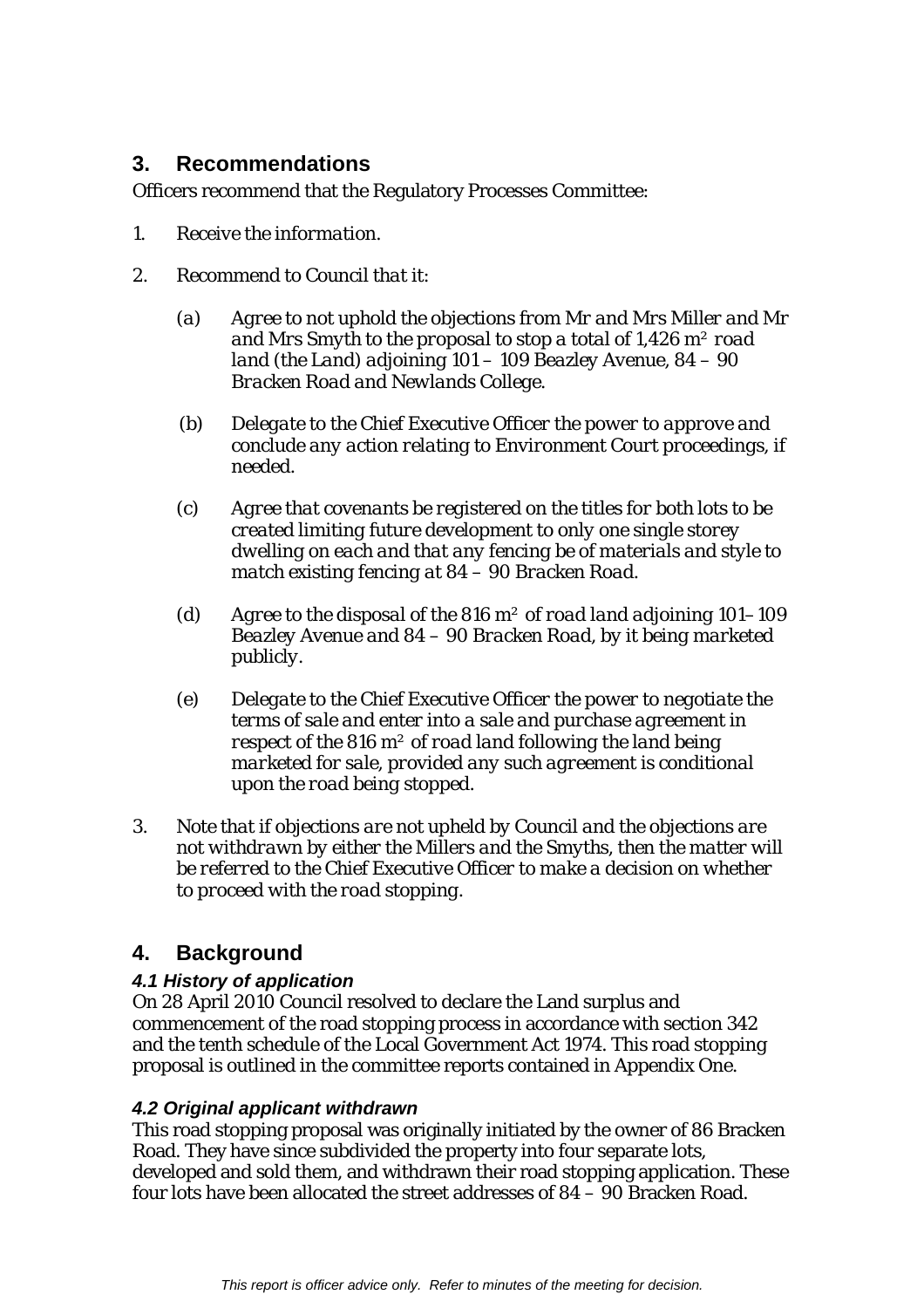Officers are therefore proposing to progress this on the basis that if the proposed road stopping is successful that all of the Land be marketed for sale on the open market as two separate lots.

Given that the original applicant has withdrawn two of the resolutions previously passed on 28 April 2010 need to be amended so that approval is given to dispose of the Land (as two lots) by being marketed publicly, rather than one of them being sold to the applicant.

The two resolutions previously passed on 28 April 2010 that need to be amended are:

- *(b) Approve the disposal of the approximately 793 m² of unformed legal road land adjoining 86 Bracken Road, Paparangi, to the owner of that property.*
- *(h) Delegate to the Chief Executive Officer the power to negotiate the terms of sale and enter into a sale and purchase agreement in respect of the unformed legal road land 86 Bracken Road, either with the former owner(s) of their successor(s), or the owner of 86 Bracken Road, provided any such agreement is conditional upon the road being stopped.*

The required amendments to these resolutions are included in the recommendations of this report as (d) and (e) in section 3.

Previously the areas of the Land were referred to as being approximately 793 m<sup>2</sup> and 650 m². The Land has now been surveyed and the areas confirmed as actually being 816 m<sup>2</sup> and 610 m<sup>2</sup>.

## *4.3 Public consultation*

Consultation on the road stopping proposal was undertaken during April and May 2012. Objections were received from the Miller's and the Smyth's who both presented oral submissions to the Committee on 15 August 2012. The grounds for both objections and officer's comments are listed in Section 5.1 and 5.2.

# **5. Discussion**

## *5.1 Objections from Mr and Mrs Miller*

The Miller's main concerns are the control of underground springs and water runoff. They believe the land has been built up higher with backfill and rubble which is causing more water runoff on to their property. The underground springs have got worse due to the added pressure on the land (backfill) and the subsoil drain is not adequately collecting the water.

Other concerns relate to traffic effects from vehicles turning into the area; services becoming overloaded if the land is developed; impact if houses were built 2 or 3 stories high; and sunlight access plane and yard requirements resulting from a front boundary becoming a side boundary.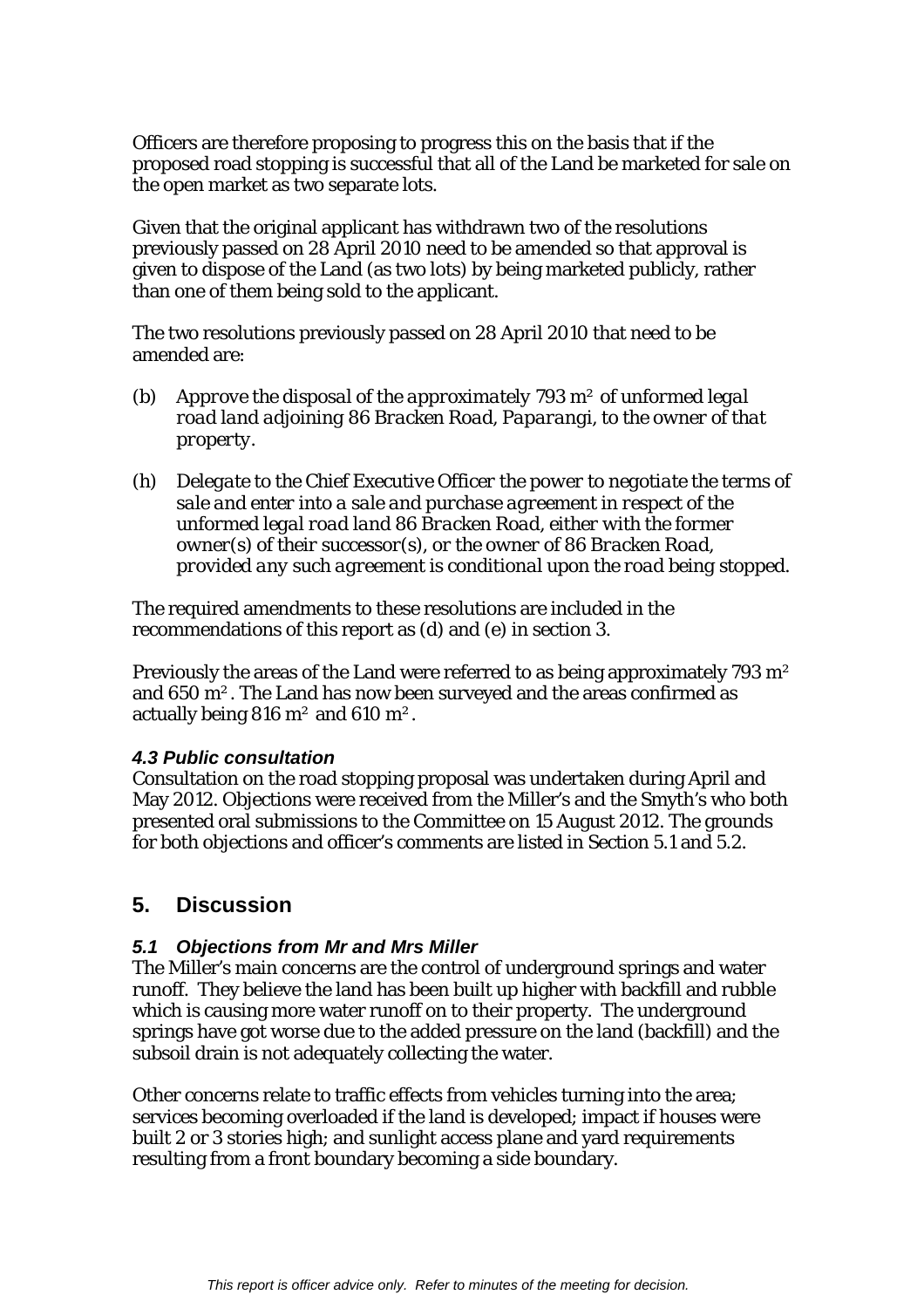## *Officers Comments*

#### **Underground springs/water control**

NIWA rainfall statistics published in the Dominion Post indicate that the amount of rainfall for the Wellington region is approximately 12% higher than average for the 2012 year to date, and 19% higher than average for the month of August.

The field drain installed parallel to the boundary with the objectors property is considered to be adequately draining water into the stormwater main. Provision for further stormwater control (if needed) would be addressed as part of the building consent process when the lots were developed. This would only improve the situation and not make it worse.

The placing of backfill on the land was a permitted activity related to the recent subdivision. If this fill did have any affect on the springs the field drain already installed is considered to be adequate. Therefore it is not considered appropriate to have any of the fill removed to improve the water management.

While additional drainage work could be carried out, the current situation meets Council's current policy.

## **Traffic affects from vehicles turning into the subject land**

Council's vehicle access engineer has confirmed that the design and specifications of the new shared driveway meets the design criteria needed to serve six properties. Therefore it is proposed that access to any new dwelling built on the two lots would be from the existing shared driveway, and as such there would be no additional turning affects created.

## **Services in the area not upgraded from original subdivision and will be overloaded if the subject land was developed**

All service authorities and relevant internal business units gave their consent with just standard conditions. None of the service authorities or internal business units raised any concerns that any infrastructure would be overloaded should the land be developed and built on.

#### **Impact if houses were built on the subject land 2 or 3 stories high**

Under the outer residential zoning it would be possible to build up to 8 metres. However it is proposed to impose conditions on the Land to be stopped that only one single storey dwelling be built on each of the two lots proposed to be created from the road land.

#### **Sunlight access plane and yard effects**

Officers have previously advised that the requirements triggered are considered less than minor given the general requirements for the property.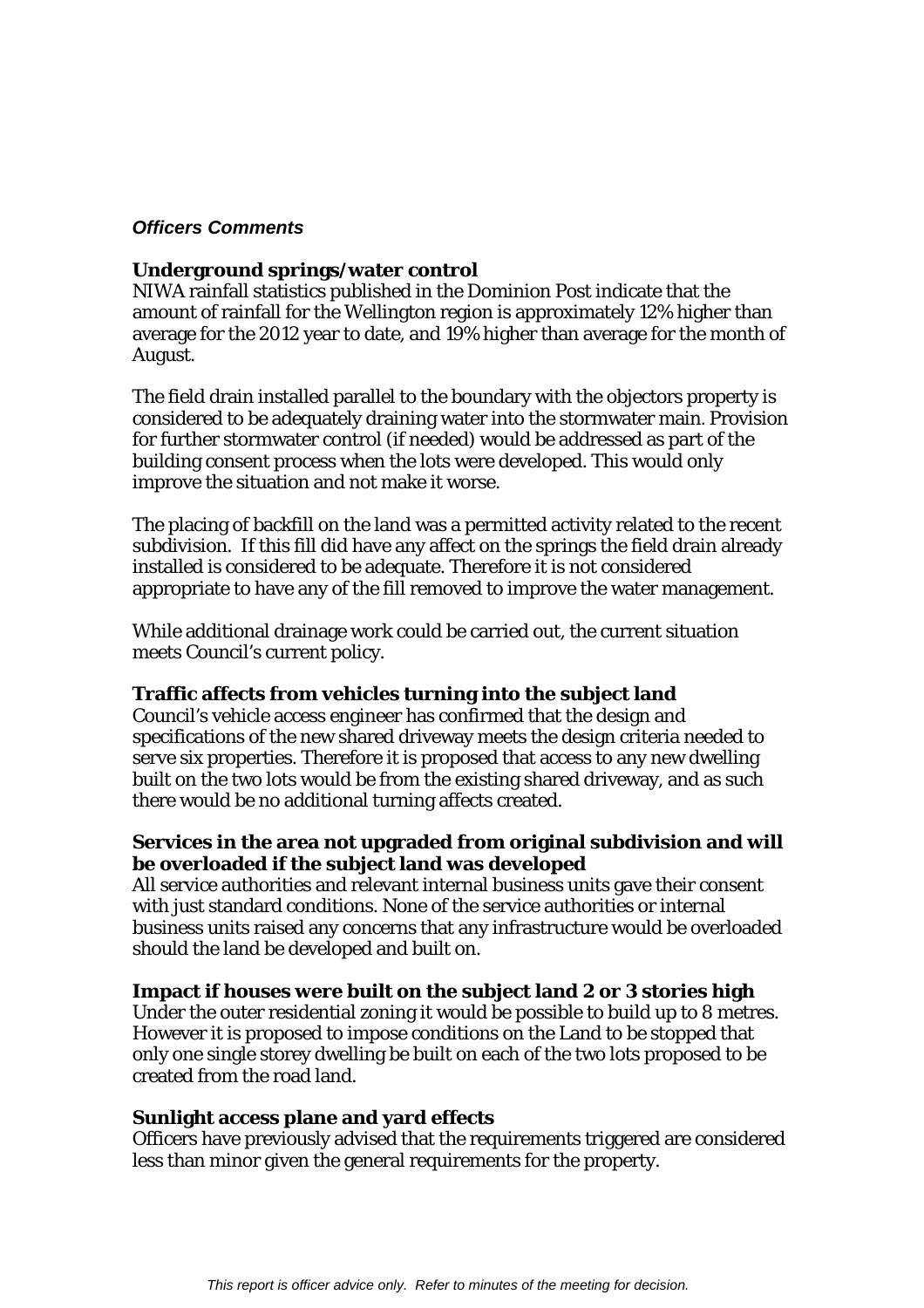Development Planning have sought legal advice on this point and advise that there are two options available to Council to mitigate this affect as follows:

- Require the future owner of the new lot to provide written approval to any development by 101 – 109 Beazley Ave that breaches the sunlight access plane by a certain amount.
- Register a covenant on the title of the new lot restricting its ability to register an objection to a development of two storeys by 101 – 109 Beazley Ave.

If something is not actually registered on the title it is not seen as having much weight as it can be overlooked if ownership changes.

The exact affect would only be able to be considered at the time that a proposal to demolish and rebuild, or increase the area or add another level onto the existing townhouse had been lodged and able to be assessed.

## **Land behind 107 and 109 has been backfilled, how long before it can be built on. This has now taken the height of a dwelling higher**

Development Planning have advised that the backfill on the road land proposed to stopped was a permitted activity related to the recent subdivision. The fill could be built on now but the design of any future foundations would have to take the fill into consideration, and foundations would have to be to the satisfaction of the building consent and inspection process.

## *5.2 Objection from Mr and Mrs Smyth*

The Smyths' main concerns are about traffic congestion in the area as Bracken Road is the only road access to the schools and provides access to Newlands and Ngauranga Gorge for residents north of Paparangi. Bronwyn Way serves many properties with visitors parking in Beazley Ave this then forces others to park in Bracken Road. There is also increased parking at school peak time and Saturday mornings during sports. The traffic will increase when the new supermarket opens and will continue to increase with infill housing. The Smyths' believe a further two houses on the land will add to congestion and the Council should retain the land for public parking.

## *Officers Comments*

Bracken Road is classified as a 'Collector Road' requiring a minimum road reserve width of 22m needing to be retained. In this case Road and Traffic Maintenance has supported the proposal but conditional on a width of 24m being retained to allow for future road and traffic needs.

It is proposed that Council will put a condition on the sale of the two lots so that only one single storey dwelling can be built so the increase in the volume of cars coming from those properties would be minimal. Advice from the Road and Traffic Unit is that the road stopping proposal will not affect the traffic congestion in the area.

There is a bus stop situated directly in front of the road land proposed to be stopped so there is public transport at the doorstep. This bus stop is not marked so if cars are parked in front of the bus stop, buses then have to double park to drop off or pick up passengers. Transport Planning have been instructed to have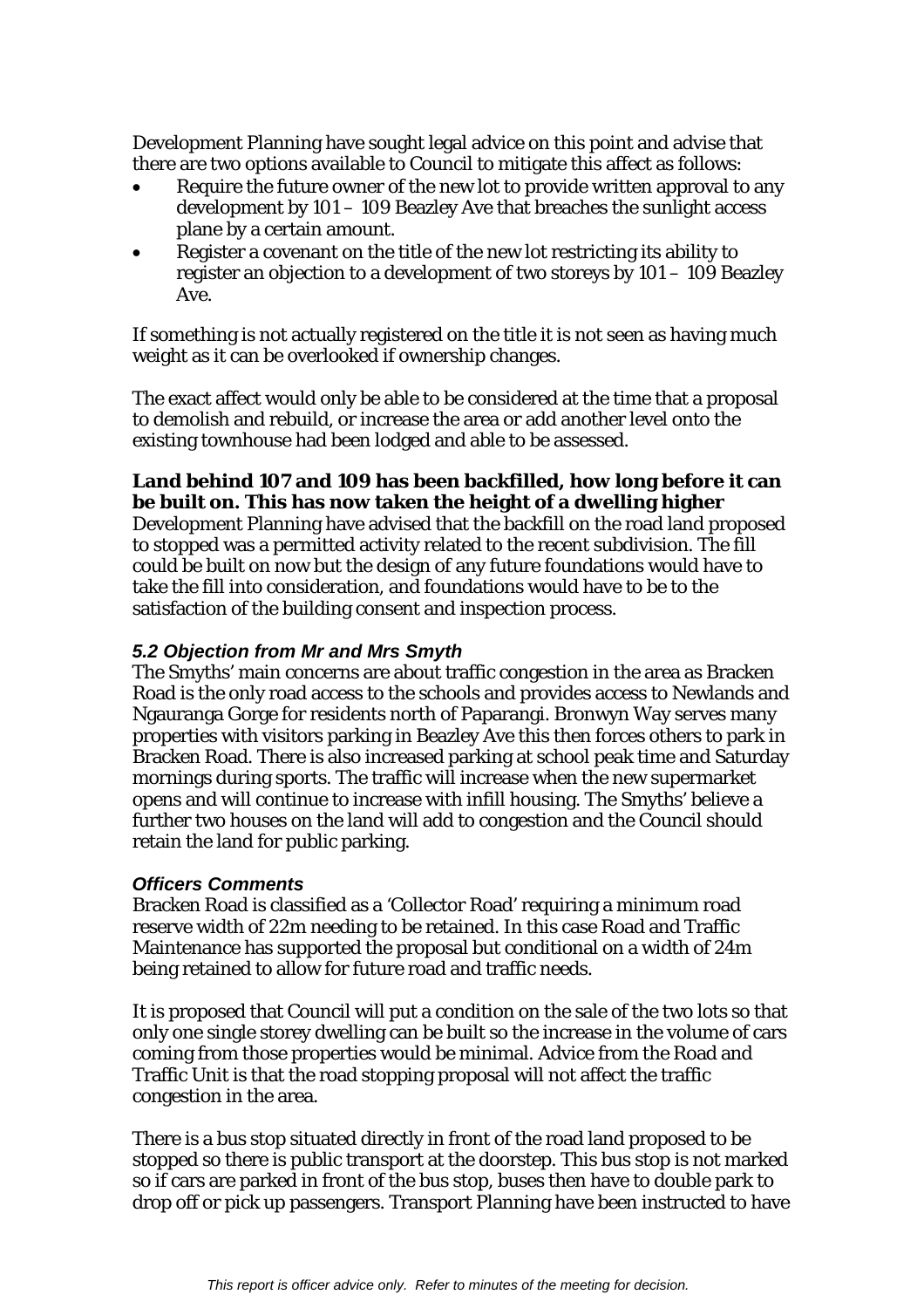road markings installed to enable the bus stop to be kept clear to avoid this situation.

Adding to congestion is the fact that the college does not allow cars during sports days to be parked on their grounds. The school enforces that by closing the gates and having patrols. Therefore at such peak times when there are visitors using the school grounds, they have no option but to park on nearby streets.

Any new dwellings built on the Land proposed to be stopped would have parking needs assessed in compliance with the District Plan. Given that future development is to be limited to only one single storey house per lot this is seen as being the minimum possible development possible. It is appreciated that at times traffic congestion is an issue in the area. However officers do not agree that by two more houses being built following the road stopping that that would significantly increase any traffic congestion problem.

#### *5.3 Site meeting of 20 August 2012*

A site meeting was held on 20 August 2012. Present at the meeting were Newlands College, the Millers and Smyths, Councillors Best and Lester, and officers from Public Drainage and Property.

The key concerns discussed were the control of the underground springs and surface water coming from the Land and its affects on 101 – 109 Beazley Avenue.

It was agreed that Public Drainage would undertake water testing to confirm whether it contained any fluoride. This would confirm whether a broken water main was a factor. At the time of preparing this report no conclusive test results had been obtained as the seepage inspector was unable to take water samples because the site had dried up. He will return at a later date to take water samples and if traces of fluoride are found then the source of the water will be investigated and pipe repairs will be carried out.

The Miller's suggested that if the fill added to the Land was removed, where practical, back to the original ground level, that this would improve the situation with water run off. They also suggested restricting future development to only one single level dwelling per lot and that a defined maximum height be incorporated into such a restriction.

#### *5.4 Mitigation measures*

After considering the objections officers are proposing that a couple of mitigation measures be implemented. These involve registering covenants on the titles of the proposed two new lots limiting the number and height of any new dwellings that could be built, see recommendation (c) under Section 3.

New sunlight access plane requirements would be triggered on a section of the Miller's boundary as a result of the road stopping. A covenant could be registered on the title of the adjoining proposed new lot preventing the future owner from ever objecting if there ever was a proposal for a two storey development on the Miller's property which breached sunlight access plane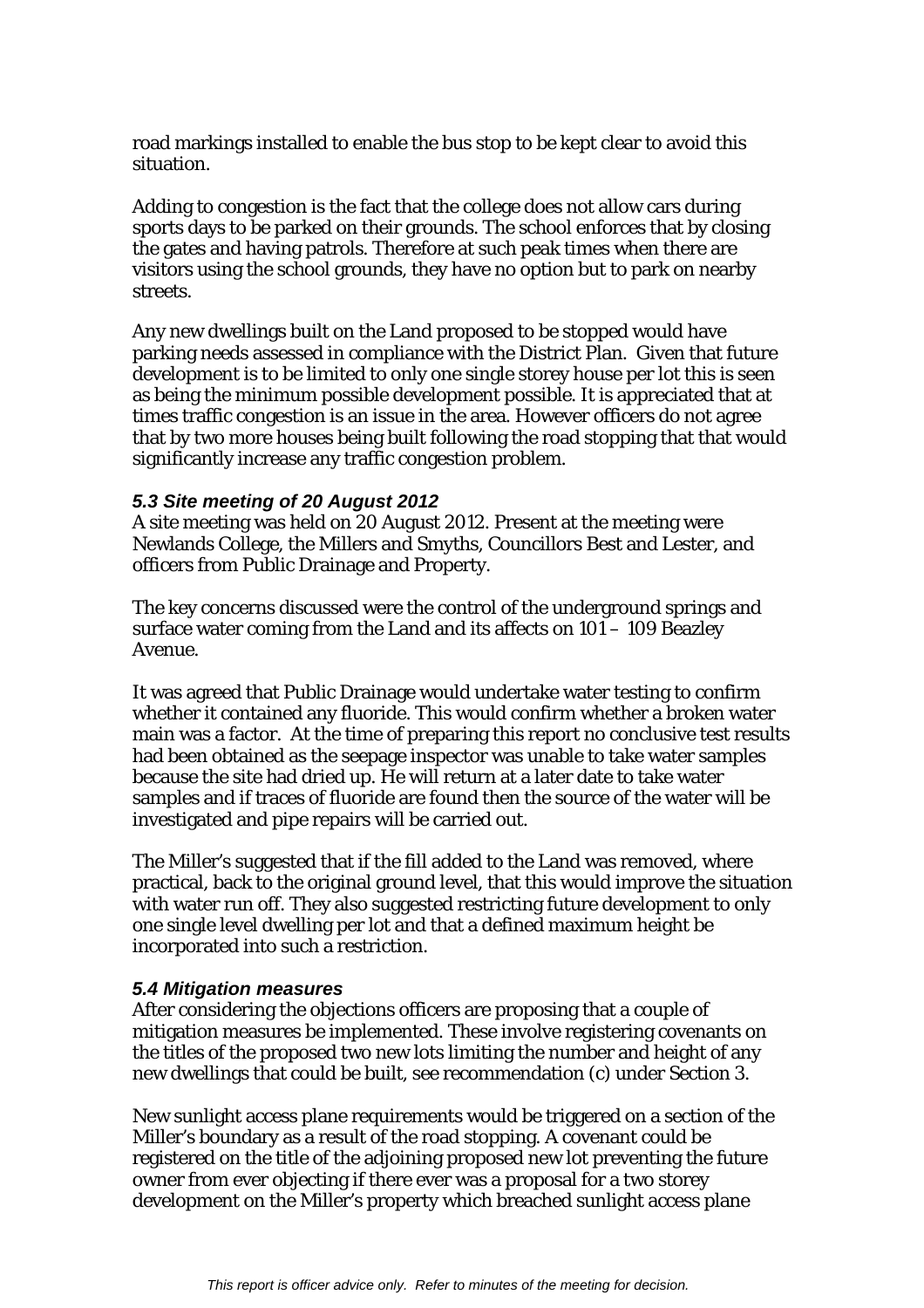requirements. The difficulty with deciding whether or not such a restriction is needed is that the exact affect can only be considered at the time that a proposal to demolish and rebuild, or increase the area or add another level onto the existing townhouse had been lodged and able to be assessed. There is also little case law to gauge how objections based on such grounds have been viewed by the Environment Court.

No mitigation measures are proposed to be taken regarding removing fill from the land or installing further drains. Both points relate to the objectors and Public Drainage's opposing views on whether ground water is being adequately managed, with Public Drainage advising that it is. While additional drains could be installed that would be outside of Council policy.

## *5.5 Next Steps*

The next steps in the process for this road stopping proposal are:

- The Committee will consider the submissions, and the final Committee report, and will make a recommendation to Council on whether or not to uphold the objections.
- If the Committee's decision is to uphold either objection, and the full Council agrees, then the road stopping proposal is effectively ended and the road land will not be stopped and sold.
- If the decision reached is to not uphold (i.e. reject) the objections and to proceed with the road stopping process, and either of the objectors still wish to pursue their objection, then the road stopping proposal and the objection(s) will be referred to the Environment Court for a decision.
- If the objections are not upheld and are withdrawn then the road stopping would be finalised and the two new lots would be sold on the open market.

# *5.6 Financial considerations*

There are no significant financial considerations to be considered in the decision on objections to this road stopping proposal.

## *5.7 Climate change impacts and considerations*

There are no climate change impacts.

## *5.8 Long-term plan considerations*

This proposed road stopping has no overall impact on the LTP.

# **6. Conclusion**

Public consultation concluded in May 2012 and two objections were received. Officers have attempted to alleviate the objectors concerns through meetings and written correspondence. Following the Regulatory Processes Committee meeting held on 15 August 2012 Ward Councillors and officers also met with the objectors on site. The site meeting was helpful however the objectors concerns remain.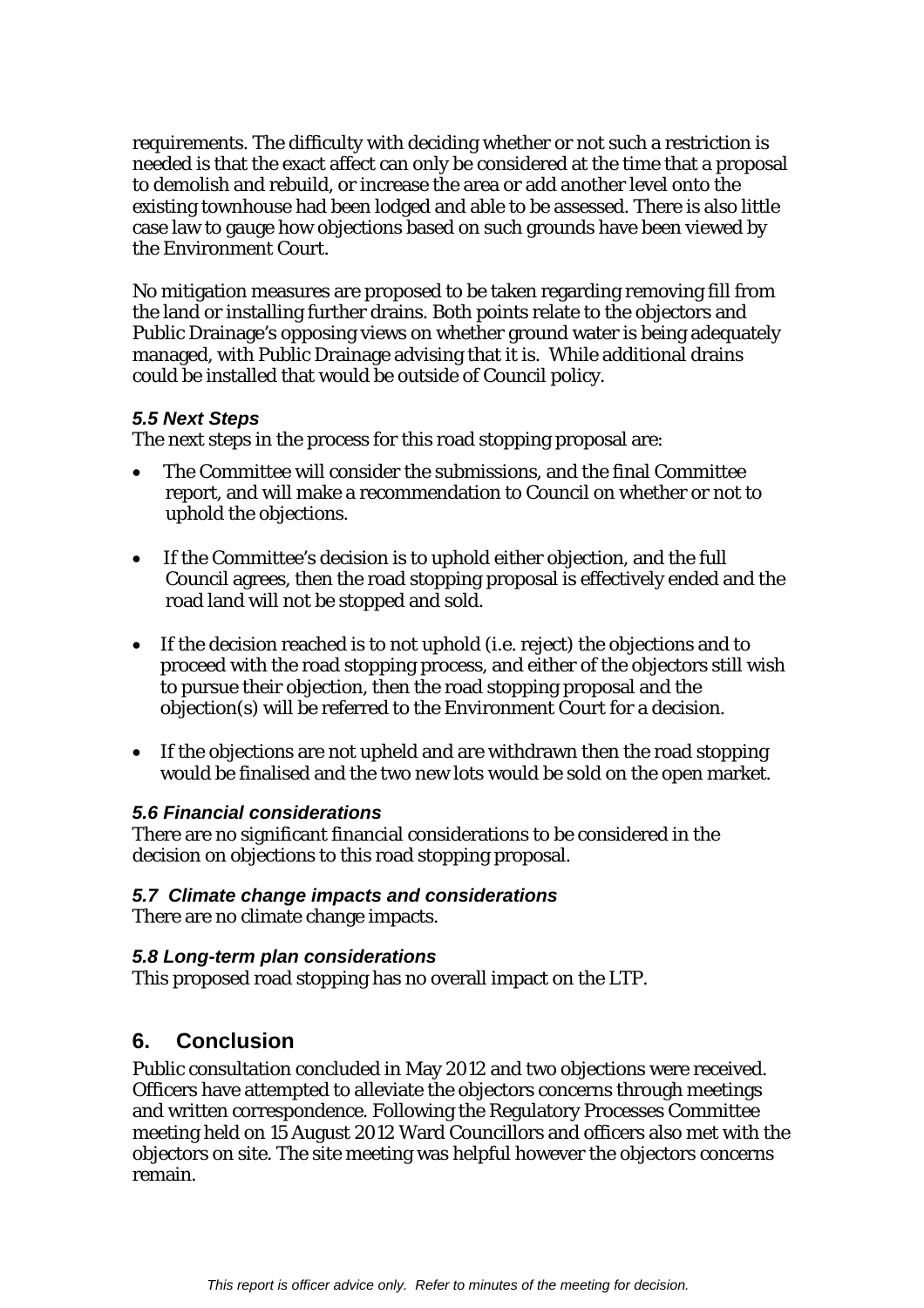A fundamental disagreement remains over whether existing measures to control ground water are adequate or not. Some of the objectors concerns are being mitigated by Council imposing voluntary restrictions on the new titles of the Land to limit future development to one single storey unit for each of the two new lots proposed.

Officers believe that the proposed mitigation measures are more than adequate and that the committee should recommend to Council that both objections to the road stopping proposal in Bracken Road not be upheld.

Contact Officer: *Paul Davidson, Property Advisor, Property Services*